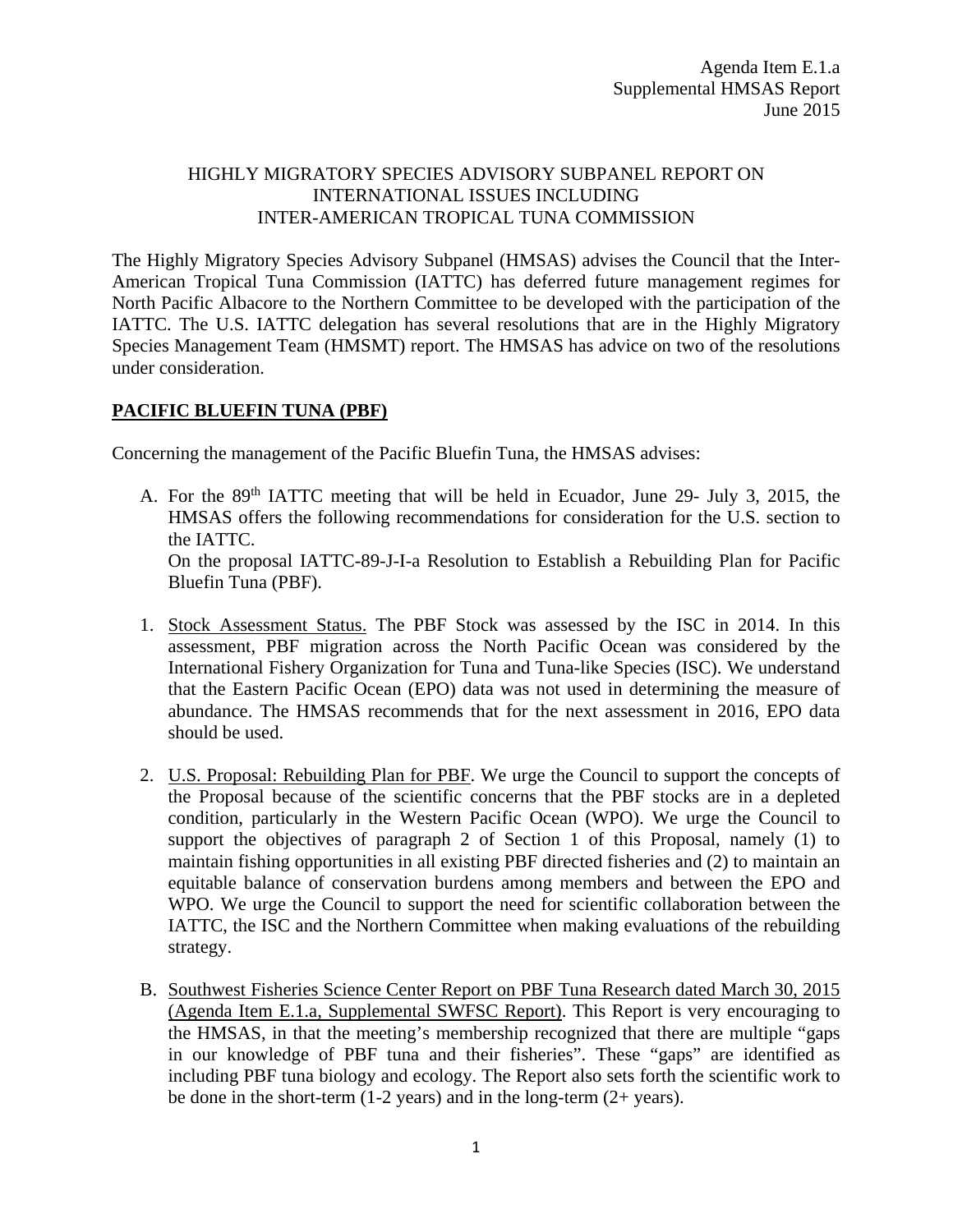HMSAS notes that during the past four EPO PBF tuna seasons, fishermen and fish pilots have reported sightings of favorable abundance and availability of PBF tuna in the international waters off Baja California and Southern California. Within the past two weeks, fishermen and fish pilots have reported the presence of "thousands of tons of PBF tuna in waters off San Diego." It is our understanding that after a few weeks of fishing, Mexico reached their quota. The tuna pens in Mexico are filled with PBF tuna. PBF tuna have been landed in San Diego and San Pedro by U.S. commercial fishermen. These sightings and catches have raised questions about the validity of PBF tuna data collection and population dynamics modeling.

The SWFSC's Report identifies the "suite of gaps in our knowledge of PBF tuna; how to improve the PBF tuna stock assessment model; and how to collect more data at sea and on shore." the HMSAS is very encouraged by the promise of this Report.

## **BIGEYE TUNA**

Concerning the Bigeye tuna (BET), the HMSAS advises that the Council should recommend to the U.S. Section to the IATTC that:

- 1. The BET conservation and management measure should be modified so that the country quotas should apply to all longline vessels, not just vessels over 24 meters, and that the quota for the U.S. should be increased.
- 2. Data collection and analysis should include all catches of BET Pacific wide.

The Council should also cooperate with the WPFMC so that there is an equitable allocation of the U.S. BET quota between vessels fishing out of Hawaii and vessels fishing from the West Coast Region.

# **FISH AGGREGATION DEVISE (FADs)**

This is the second resolution that HMSAS is commenting on. Concerning the proposed U.S. Resolution on FADs, the HMSAS advises that any definition of FADs be carefully considered. Fishing vessels should NOT be considered as FADs.

### **NORTH PACIFIC ALBACORE TUNA**

Concerning the 11<sup>th</sup> Northern Committee (NC) meeting in September 2015, the HMSAS was briefed on the Management Strategy Evaluation (MSE) that the U.S. is committed to supporting for North Pacific Albacore at the NC meeting last September. The HMSMT provided a number of suggested requests for inclusion in the proposed items to be investigated within the Albacore MSE framework analysis. The HMSAS concurs with these recommendations, and based on information received understand that these proposed items are within the bounds of items included in the model. The HMSAS is concerned regarding increasing the number of variables into the MSE model. The best available data for albacore are primarily catch, effort and limited biological data. These primary data all have a high level of uncertainty, such as the Chinese directed catch or bycatch of albacore. Other important stock assessment information such as the spawner-recruit relationship is unknown, substituted with assumed parameters that further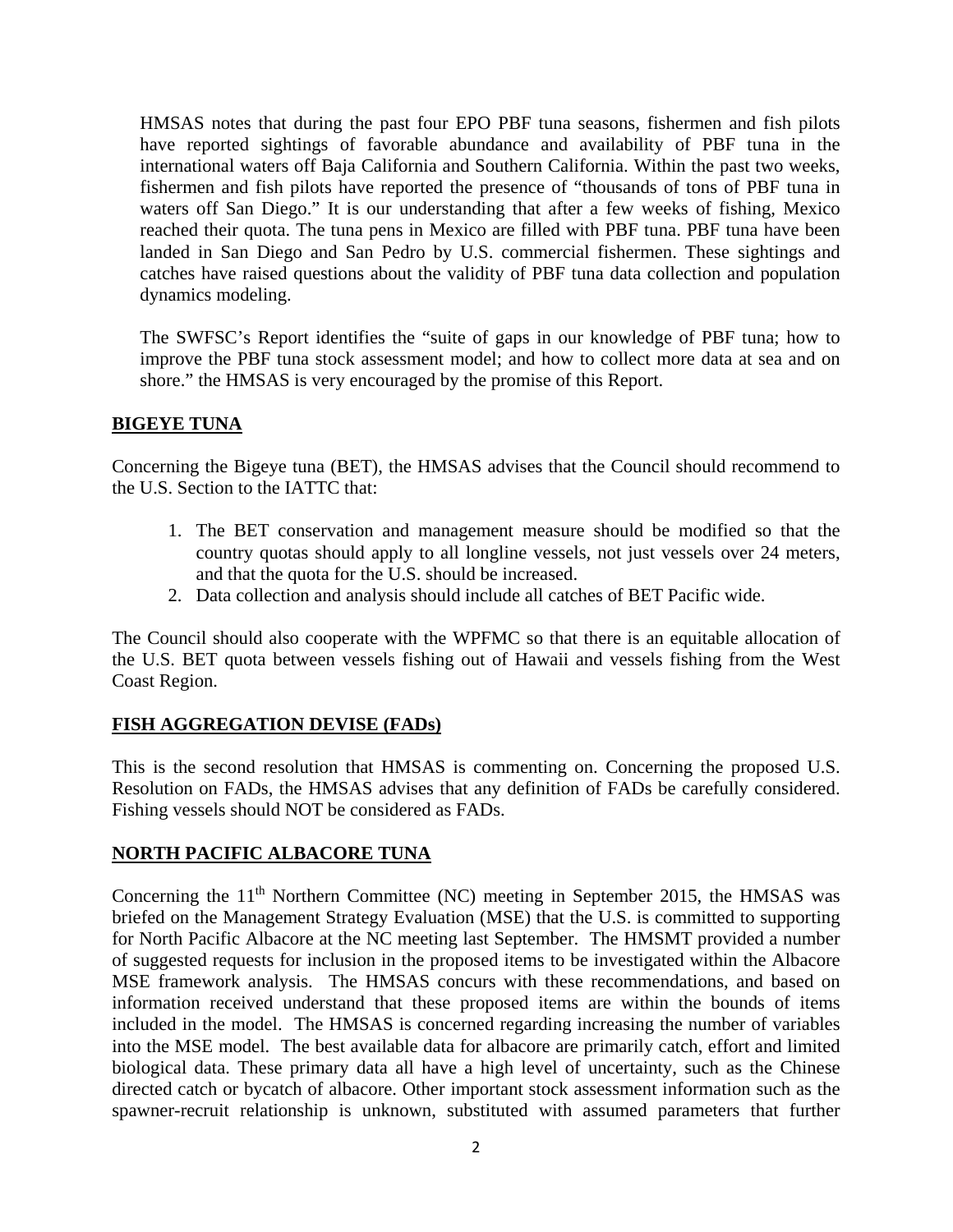introduce error and uncertainty into the evaluation process. There are also concerns as to the effectiveness of fishery controls relative to environmental effects and also that most of the North Pacific albacore catch is not a target catch, only the North American and Japanese pole and line albacore fisheries are target fisheries, but in the Japanese fishery, albacore is of secondary importance to skipjack.

At this time the HMSAS believes the MSE process should not become too complex. The MSE process should focus on the issue of developing target reference points that are appropriate to maintain albacore abundance at or above the MSY level (historic long term average catch) and to develop control rules to achieve that result.

# **VMS**

The HMSAS would like to bring to the attention of the Council: I**nternational Affairs; High Seas Fishing Compliance Act; Permitting and Monitoring of U.S. High Seas Fishing Vessels – April 13, 2015 Federal Register Notice of Proposed Rule.** This notice requires enhanced mobile transmitting units (EMTUs), which are two-way VMS units, for all vessels having a highseas permit. It is HMSAS' understanding that the proposed regulation was not vetted through the Pacific Council or the West Coast Region.

The HMSAS requests that the Council send a letter requesting a re-opening of the comment period for this proposed rule so the Council, HMSAS, HMSMT, and the Scientific and Statistical Committee (SSC) can submit comments, particularly since by its own terms it suggests that the fishing fleet most impacted by the proposed rule will be the Pacific albacore fleet. As an aid to the Council, the HMSAS has attached a summary analysis of the EMTU portions of the proposed rule, but does not include the observer, groundfish and transshipment portions. The summary analysis also includes information on *International Fisheries Pacific Tuna Fisheries Establishment of Tuna Vessel Monitoring System in the Eastern Pacific Ocean.*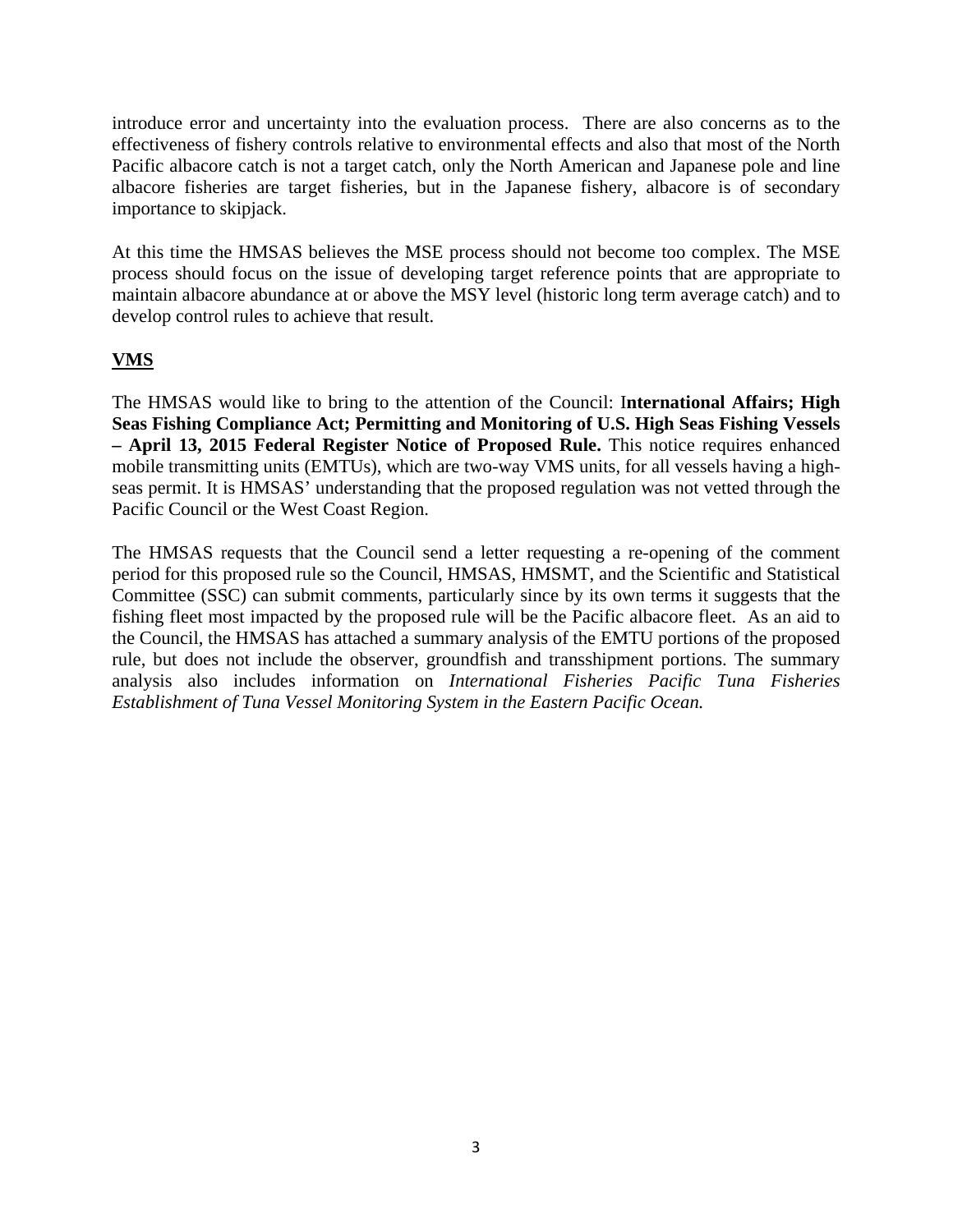#### **Appendix: Proposed Changes to the High Seas Fishing Compliance Act Regulations**

On April 13, 2015, NMFS published a Proposed Rule in the Federal Register (80 FR 19611) to revise regulations pursuant to the High Seas Fishing Compliance Act. Proposed changes include adjustments to permitting and reporting procedures. It also includes requirements for the installation and operation of enhanced mobile transceiver units for vessel monitoring, carrying observers on vessels, reporting of transshipments taking place on the high seas, and protection of vulnerable marine ecosystems. **The public comment period on the Proposed Rule closed May 13, 2015.**

The Council, due to the closing date of this notice, did not have an opportunity to comment even though the albacore harvester organizations requested that the comment period be extended. There are several confusing aspects to this notice and proposed rule. This paper is only provided for the Council's information and does not represent an official HMSAS position.

#### **Summary of the Contents of the Proposed Rule**

The proposed rule also amends several existing statutes regulations. For example, the definition of a high seas fishing vessels is now:

Consistent with [16 U.S.C. 5502\(](http://api.fdsys.gov/link?collection=uscode&title=16&year=mostrecent§ion=5502&type=usc&link-type=html)4), NMFS proposes to revise the definition of "high seas fishing vessel" in [50 CFR 300.331](https://www.federalregister.gov/select-citation/2015/04/13/50-CFR-300.331) by adding the word "and" as underlined below to clarify that this term means *any vessel of the United States used or intended for use: (1) On the high seas, (2) for the purpose of the commercial exploitation of living marine resources, and* (3) as a harvesting vessel, mother ship, or any other support vessel directly engaged in a fishing operation.

It is not clear whether high seas is used as defined in international law (any waters seaward of the territorial sea of a country), or is intended to exclude vessels which only fish within the U.S. EEZ. We have received oral information from Silver Spring that the intended definition of high seas is waters seaward of the U.S. EEZ.

Another important definitional change is:

This rule proposes to revise the regulatory definition of "international conservation and management measures" by adding the following sentence from the HSFCA definition*: "Such measures may be adopted by global, regional, or sub-regional fisheries organizations, subject to the rights and obligations of their members, or by treaties or other international agreements*." The change clarifies that commitments made by the United States at international fisheries management fora can be included in the term "international conservation and management measures" to the extent necessary and appropriate to carry out U.S. obligations under the Compliance Agreement or for purposes of the HSFCA.

Apparently this sentence is added to include regulations such as those under the U.S. albacore treaty with Canada and other bilateral agreements.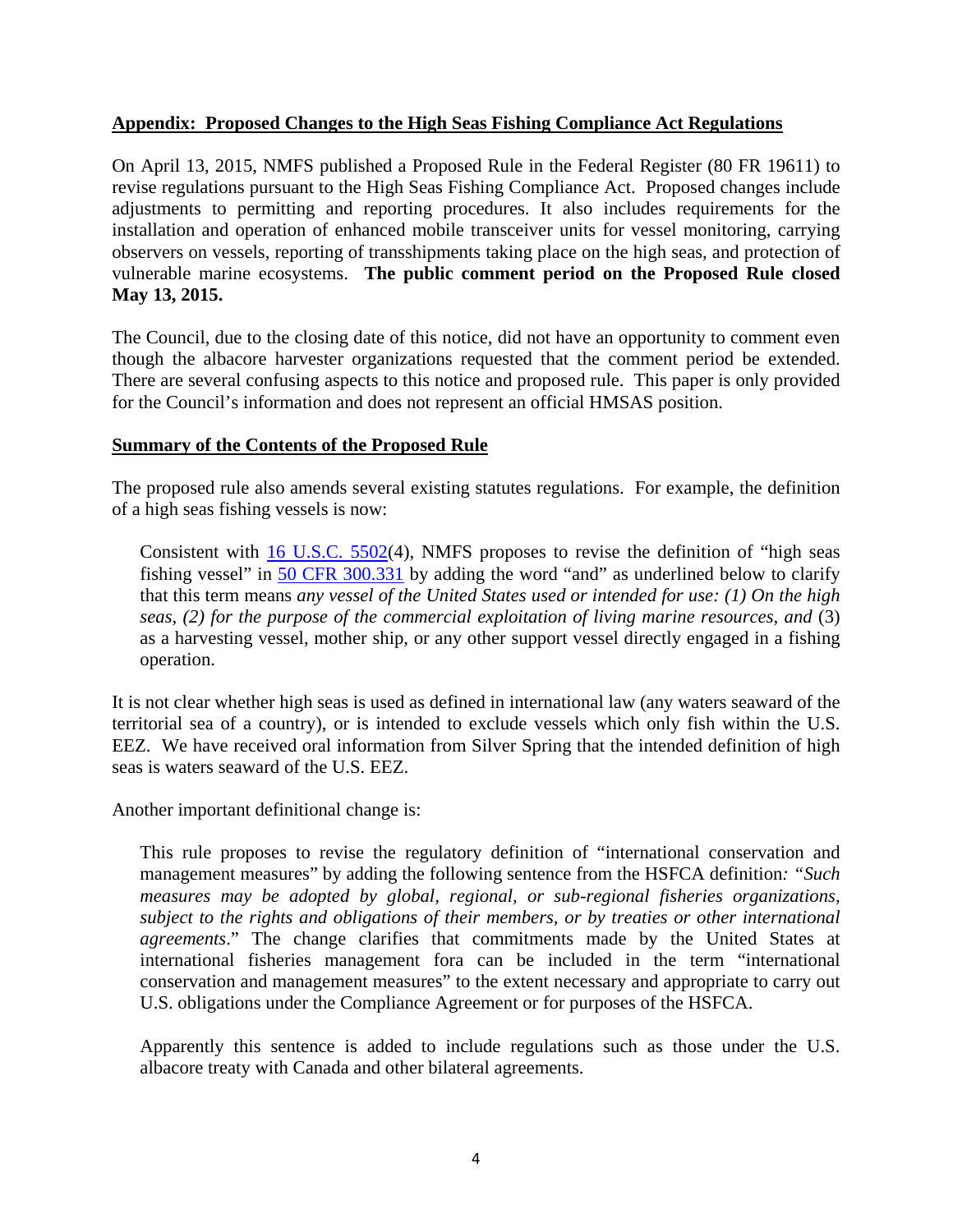The proposed rule also requires the application and issuance of a new permit. The justification for an additional permit requirement is given as follows:

In developing this proposed rule, NMFS evaluated an option to rely on fishery-specific permits for U.S. vessels operating on the high seas, other than the HSFCA permit program, to authorize high seas fishing activities. However, *by continuing to require a separate high seas fishing permit, in addition to any permit required for the authorized high seas fishery* in which the HSFCA permit applicant intends to fish, NMFS is able to maintain a separate and more precise record of vessels permitted to fish on the high seas and submit information from this record to the FAO as required in the Compliance Agreement.

Another important change would provide that NMFS can change these permits at any time. It is not clear what type of notice and or process would need to be followed. The new language is:

Section 300.333(i) of the proposed rule would allow *NMFS to modify, suspend, or revoke high seas permits if permitted activities impact living marine resources in ways that were not foreseen* or anticipated at the time of permit issuance or are in contravention of an international conservation and management measure or are in violation of any provision of domestic law. Such flexibility is needed because high seas fishing permits are valid by law for 5 years.

Specifically authorized high seas fisheries are listed in a different section of the proposed rule. For the Pacific they are:

#### **Fisheries Authorized on the High Seas**

NMFS issues high seas fishing permits only for fisheries where high seas fishing activities have been analyzed in accordance with the ESA, NEPA and other applicable law. Such analyses have been completed for the following fisheries:

- [50 CFR part 300,](https://www.federalregister.gov/select-citation/2015/04/13/50-CFR-300) subpart C—Eastern Pacific Tuna Fisheries
- [50 CFR part 300,](https://www.federalregister.gov/select-citation/2015/04/13/50-CFR-300) subpart D—South Pacific Tuna Fisheries
- [50 CFR part 660,](https://www.federalregister.gov/select-citation/2015/04/13/50-CFR-660) subpart K—U.S. West Coast Fisheries for Highly Migratory Species
- [50 CFR part 665,](https://www.federalregister.gov/select-citation/2015/04/13/50-CFR-665) subpart F—Western Pacific Pelagic Fisheries
- South Pacific Albacore Troll Fishing

With regard to the new requirement for enhanced vessel monitoring units the proposed rule states:

#### **Requirements for Enhanced Mobile Transceiver Units (EMTUs)**

NMFS published a final rule for VMS type-approval on December 24, 2014. See [79 FR 77399.](https://www.federalregister.gov/citation/79-FR-77399) Those regulations are codified at [50 CFR part 600,](https://www.federalregister.gov/select-citation/2015/04/13/50-CFR-600) subpart Q (national VMS regulations). As defined in the VMS type-approval regulations, vessel monitoring system, or VMS, refers to a satellite based surveillance system designed to monitor the location and movement of vessels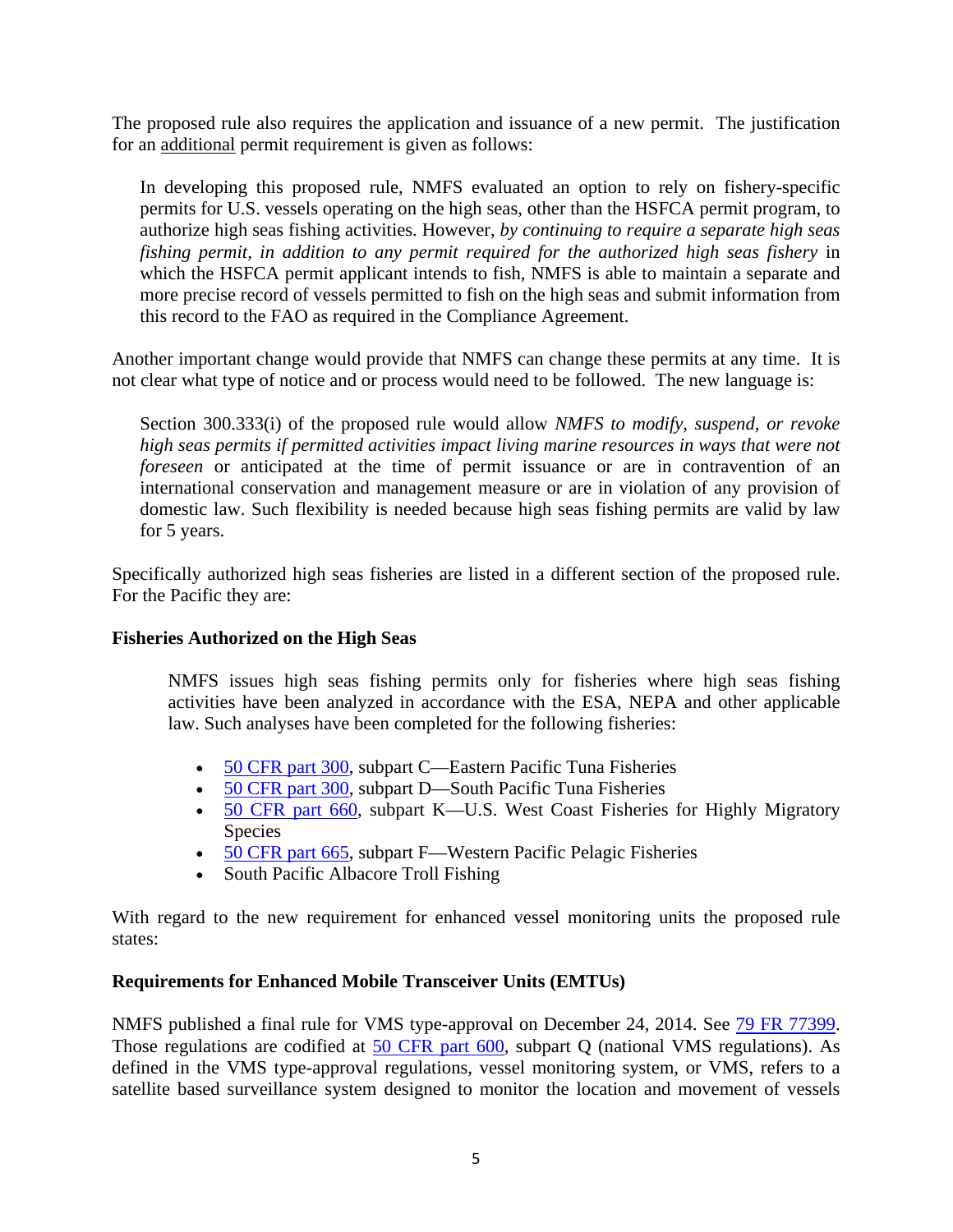using onboard transceiver units that send global positioning system location reports to a monitoring entity*. An enhanced mobile transceiver unit (EMTU) is a transceiver or communications device, including antennae, dedicated message terminal and display, and an input device such as a keyboard which is installed on a fishing vessel, and is capable of supporting two-way communication, messaging, and electronic forms transmission, and is an example of the device that provides the vessel location reports as part of a VMS.*

Under § 300.337 of this proposed rule, NMFS would require all vessels permitted to operate on the high seas, or subject to those permitting requirements, to have an installed and activated NMFS-type-approved EMTU on board. NMFS will not issue or renew a high seas fishing permit unless the vessel has an installed and activated NMFS-type-approved EMTU that reports automatically to NMFS  $(\S$  300.333(d)(2) and (g)).

An exception to this new requirement for EMTU is set out as:

A vessel would be exempt from these requirements and could power down the EMTU when the vessel remains at a dock or permanent mooring for more than 72 consecutive hours (referred to as the in-port exemption in the proposed rule) *or when it participates in a domestic fishery within the U.S. EEZ, for 30 or more consecutive days*, and there are no other applicable requirements for any EMTU or VMS unit operation for those activities or fishery (referred to as the long-term exemption in the proposed rule).

The italicized language seems to imply, in contradiction to the earlier statements that the "high seas" does not include the EEZ, that the EEZ is part of the area where the EMTUs will be required for vessels of all sizes. Being able to be "exempt" or being able to power down if you are participating in a domestic EEZ fishery for 30 consecutive days seems to imply if you break your trips up into 7 days at a time, you are required to have a EMTUs, otherwise why would you need an exemption? However, enforcement applicants clarified this by stating that there was no such implication. Rather, this provision is to reduce the burden of having an EMTU functioning at all times if, in effect, the vessel had finished fishing on the high seas and had shifted to fishing only in the U.S. EEZ, for example if it were following albacore in its eastward migration.

Vessels required to carry VMS under other regulations would be exempt from this proposed rule. VMS requirements that currently apply on the high seas include the following regulations:

- § 660.712(d) for longliners in the U.S. West Coast fisheries for highly migratory species (HMS) (these units are owned and installed by NMFS), [at the moment only the Hawaiian longline fleet]
- § 665.19 for Western Pacific pelagic fisheries (these units are owned and installed by NMFS), [the WPFMC terms its FMP for HMS "pelagic fisheries, while the PFMC terms similar fisheries HMS fisheries]
- § 300.219 for Western and Central Pacific fisheries for HMS [fishing under the WCPFC],
- § 300.45 for South Pacific tuna fisheries [fishing under the 30 year old multilateral fishing access treaty for U.S. purse seiners],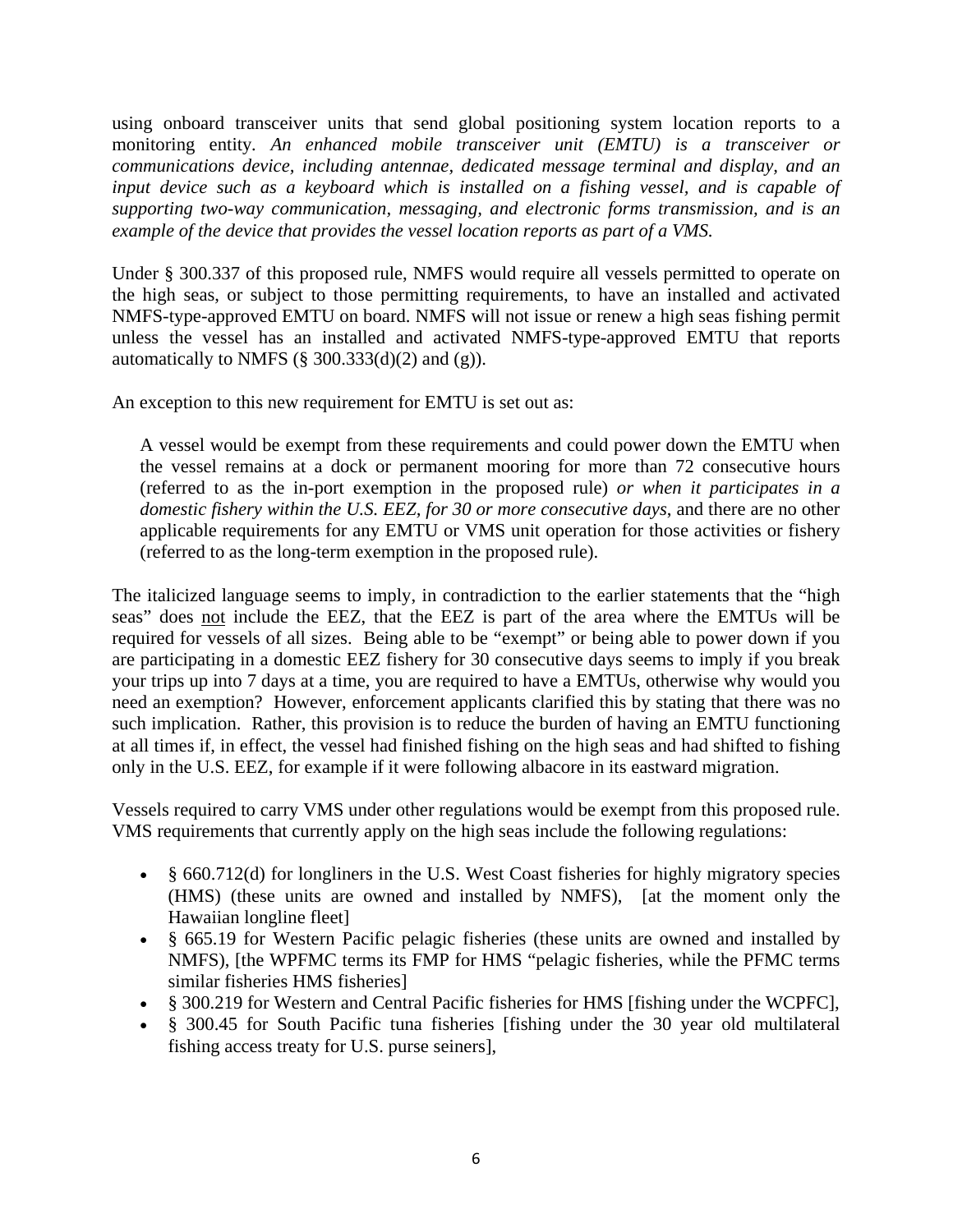Subsequently the proposed rule says:

High seas fishing vessels that would need to purchase, install, activate, and operate EMTUs as a result of this proposed rule include *vessels other than longliners participating in the U.S. West Coast fisheries for HMS, longline vessels less than 40 feet in length overall in the Western Pacific pelagic fisheries.*

It remains unclear whether vessels which currently have VMS, but not EMTUs, would have to replace their existing VMS units.

Additionally:

The vessel owner or operator would be responsible for all costs associated with the purchase, installation and maintenance of the EMTU, and for all charges levied by the vendors as necessary to ensure the transmission of automatic position reports to NMFS.

In addition to greatly expanded requirements for EMTUs, this proposed rule also sets forth other new requirements for groundfish fisheries, observers and transshipping, which are too numerous to go into in any depth in the time provided. These provisions should be commented upon by the HMSAS, HMSMT, SSC, and enforcement before the rule becomes final.

Furthermore this proposed rule by its own terms conceeds that many vessels that previously were not required to carry VMS or EMTUs, will now be required to do so at considerable expense. The proposed rule provides:

*Installation and Operation of EMTUs.* The proposed rule would require the installation of EMTUs on all high seas fishing vessels. The EMTU would need to be operated at all times, except when the vessel will be at a dock or permanent mooring for more than 72 consecutive hours, or when the vessel will not operate on the high seas or in any fishery that requires EMTU operation for more than 30 consecutive days. Notices prior to EMTU power-down and power-up would need to be provided to NMFS.

Under the proposed rule, approximately 200 of the currently permitted high seas fishing vessels would need to install an EMTU. The remaining 400 or so vessels currently holding high seas fishing permits are already subject to EMTU requirements and would not bear any additional compliance costs as a result of this proposed rule.

*The majority of the approximately 200 affected vessels would likely be albacore trollers operating in the Pacific Ocean.* These vessels have generally not been subject to VMS requirements contained in other regulations. The cost of compliance with this requirement includes the cost of purchase, installation, maintenance, and operation of the EMTU. The costs of purchase and installation are treated as one-time costs because this [is] the EMTU requirement in the proposed rule. A description of the estimates and calculations used in Table 2 is provided below the table.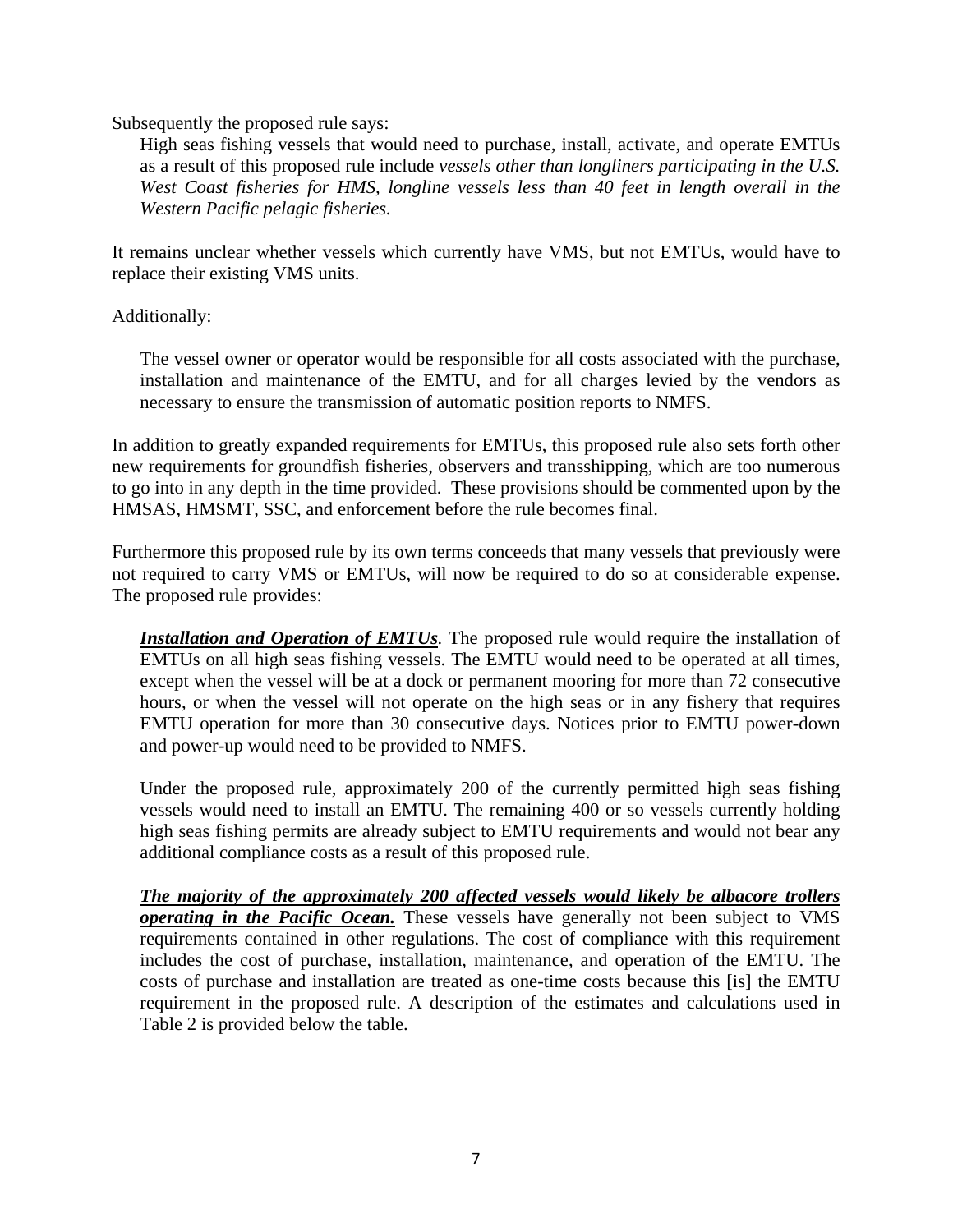| Table 2—Estimated Costs of Compliance With EMTU Requirements                                                 |                                          |  |  |
|--------------------------------------------------------------------------------------------------------------|------------------------------------------|--|--|
| <b>Description</b>                                                                                           | Cost                                     |  |  |
| <b>EMTU</b> purchase                                                                                         | Up to \$3,100.                           |  |  |
| Installation cost (one-time)                                                                                 | \$50-400 (\$400 used for<br>estimation). |  |  |
| Daily position report costs (Hourly, 24/day; \$0.06/report *24 reports/day)                                  | \$1.44.                                  |  |  |
| Annual position report cost per vessel (\$1.44/day * 365 days/year)                                          | \$525/vessel.                            |  |  |
| Annual EMTU maintenance cost                                                                                 | \$50-100 (\$100 used for<br>estimation). |  |  |
| Total cost per vessel (Year 1; unit $+$ installation $+$ position reports)                                   | \$4025.                                  |  |  |
| Total cost per vessel after reimbursement of EMTU cost (for eligible vessels<br>only)                        | \$925.                                   |  |  |
| Cost per vessel (Year 2 and beyond; position reports and EMTU maintenance) \$625/vessel.                     |                                          |  |  |
| Number of affected vessels                                                                                   | 200.                                     |  |  |
| Total cost (Year 1; total cost per vessel before reimbursement $*$ number of \$805,000.<br>affected vessels) |                                          |  |  |
| Total cost (Year 2 and beyond; total cost per vessel $*$ number of affected $$125,000$ .<br>vessels)         |                                          |  |  |

Units would need to be installed by a qualified marine electrician. Based on experience in other fisheries with EMTU requirements, NMFS suggests that installation cost can range from \$50 to \$400, depending on the vessel, proximity to the installer, and the difficulty of the installation. For estimation purposes, \$400 was used to calculate the costs of compliance with this proposed rule. NMFS is interested in receiving public comment on these values to refine estimates of the economic impacts on the affected vessels.

The cost of transmitting data through the EMTU depends on the type of EMTU installed and the communication service provider selected. For the purposes of this rulemaking, NMFS is assuming the cost of EMTU position data transmissions is approximately \$0.06 per transmission. This equates to \$1.44 per day for the location reports, at a rate of one transmission per hour. Providing position reports throughout the year could cost a high seas fishing vessel \$525 (365 days per year  $*$  24 position reports per day  $*$  \$0.06 = \$525).

In addition, some units were taken off the approved list as follows by a recent federal register notice as follows:

Skymate

- Stellar ST2500G (with messaging terminal).
- Stellar ST2500G (with closed Dell laptop).

#### CLS America